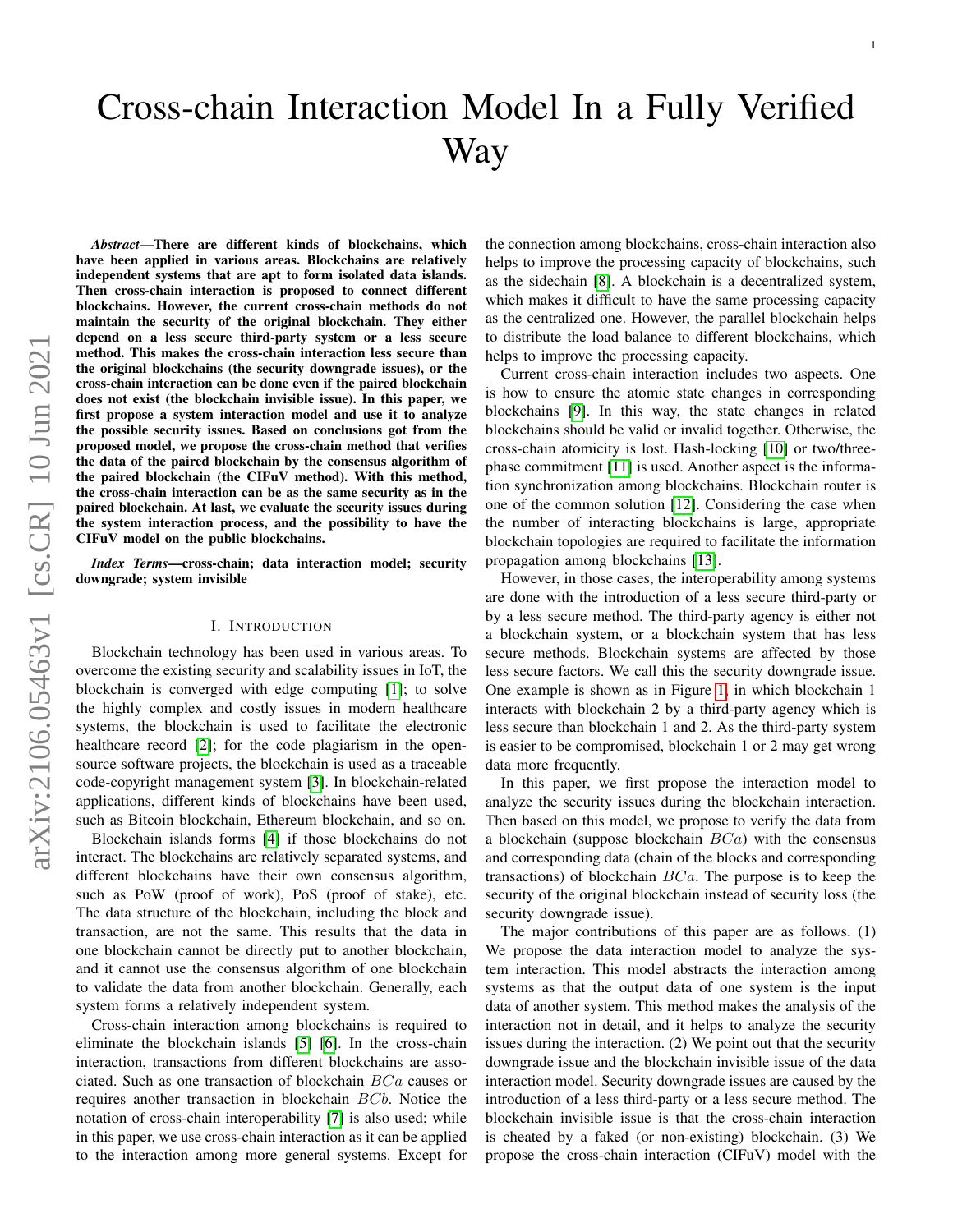

<span id="page-1-0"></span>Fig. 1. Cross-chain interaction by an intermediate system.

There are two blockchains, blockchain 1 and 2, which interact through an intermediate system. Security downgrade issue may occur during the cross-chain interaction if (1) the

intermediate system is less secure than blockchain 1 or blockchain 2, or (2) the method to fetch and validate the data from one blockchain (for example blockchain 1) is less secure than that blockchain (blockchain 1).

full verification concerning the above issues. In this model, the validation of the data from a blockchain is done by the consensus of that blockchain, which achieves the same security as the original blockchain.

The rest of the paper is organized as follows. Section II describes the common interaction model and its related issues. Section III describes the proposed cross-chain interaction model with full verification (CIFuV). Section IV shows the simulation results. Section V describes the related work and section VI concludes the paper respectively.

#### II. DATA INTERACTION MODEL

This section describes the proposed interaction model, and its related security issues.

#### *A. Basic Interaction Model*

The interaction among systems are in various ways: it can be that one system passes the data to another system (the data way) or one system invokes methods of another system (the method way). However, the method way can also be regarded as in the data way, as the function invocations are done by passing the corresponding parameters (data), and the execution results are returned in data format. Then the interactions can be seen as the data (the state) change of one system causes the data (the state) change in another system. Thus, we propose to model the system interaction as a data interaction model.

Before the description of the interaction model, we describe the model of a system from the data processing point of view. We know that most systems process the data from user or other sources (such as files) as input and output the result

<span id="page-1-2"></span><span id="page-1-1"></span>
$$
sys : output = f_{process}(input)
$$
 (1)

where sys is the name of a system and  $f_{\text{process}}$  is its processing function.

Meanwhile, there is always a validation function to check the correctness of the input data. The validation function consists the validation algorithm and the validation data. Thus, we use verMethod to specify the validation algorithm and use verData to specify the validation data. Then the data processing model can be reformed as in [\(2\)](#page-1-2).

$$
sys: output = f_{process}(input).
$$
  

$$
verMethod(methodName).
$$
  

$$
verData(data)
$$
 (2)

where  $methodName$  is the name of the validation method, and data is the validation data.

Formula [\(2\)](#page-1-2) can be simplified. [\(1\)](#page-1-1) is one simplified format which only reflects the relationship between the input data and the output data (without the verification function). If we only want to describe the verification part, we can use format [\(3\)](#page-1-3). If we only want to describe the verification method, we can use format [\(4\)](#page-1-4), in which the verification data is empty. If we only want to describe the verification data, we can use format [\(5\)](#page-1-5), in which the verification method is empty.

<span id="page-1-3"></span>
$$
sys: output = \mathbf{verMethod}(methodName).\mathbf{verData}(data)
$$
  
(3)

<span id="page-1-4"></span>
$$
sys: output = \textbf{verMethod}(methodName).\textbf{verData}()\\(4)
$$

# <span id="page-1-5"></span> $sys: output = verMethod().verData(data)$  (5)

Based on the definition of a system, we propose the data interaction model among systems. The data interaction model is that the system interaction is through the data, in which the input of one system comes from other systems. Suppose there are two system,  $sys_1$  and  $sys_2$ . If system  $sys_1$  interacts with  $sys_2$ , it means that  $sys_1$  gets the data from  $sys_2$ , as in [\(6\)](#page-1-6).  $sys_2$  is the host system, and  $sys_1$  is the guest system. We also describe this process as data **propagates** from  $sys<sub>1</sub>$  to sys2.

<span id="page-1-6"></span>
$$
sys_2.\mathbf{f}_{\mathbf{process2}}(dataSys1).\mathbf{verMethod}().verData()
$$
 (6)

where  $f_{\text{process2}}$  is the processing function of  $sys_2$ , and  $dataSys1$  is the data from  $sys_1$ .

If the description does not relate to the validation, [\(6\)](#page-1-6) can be simplified to [\(7\)](#page-2-0).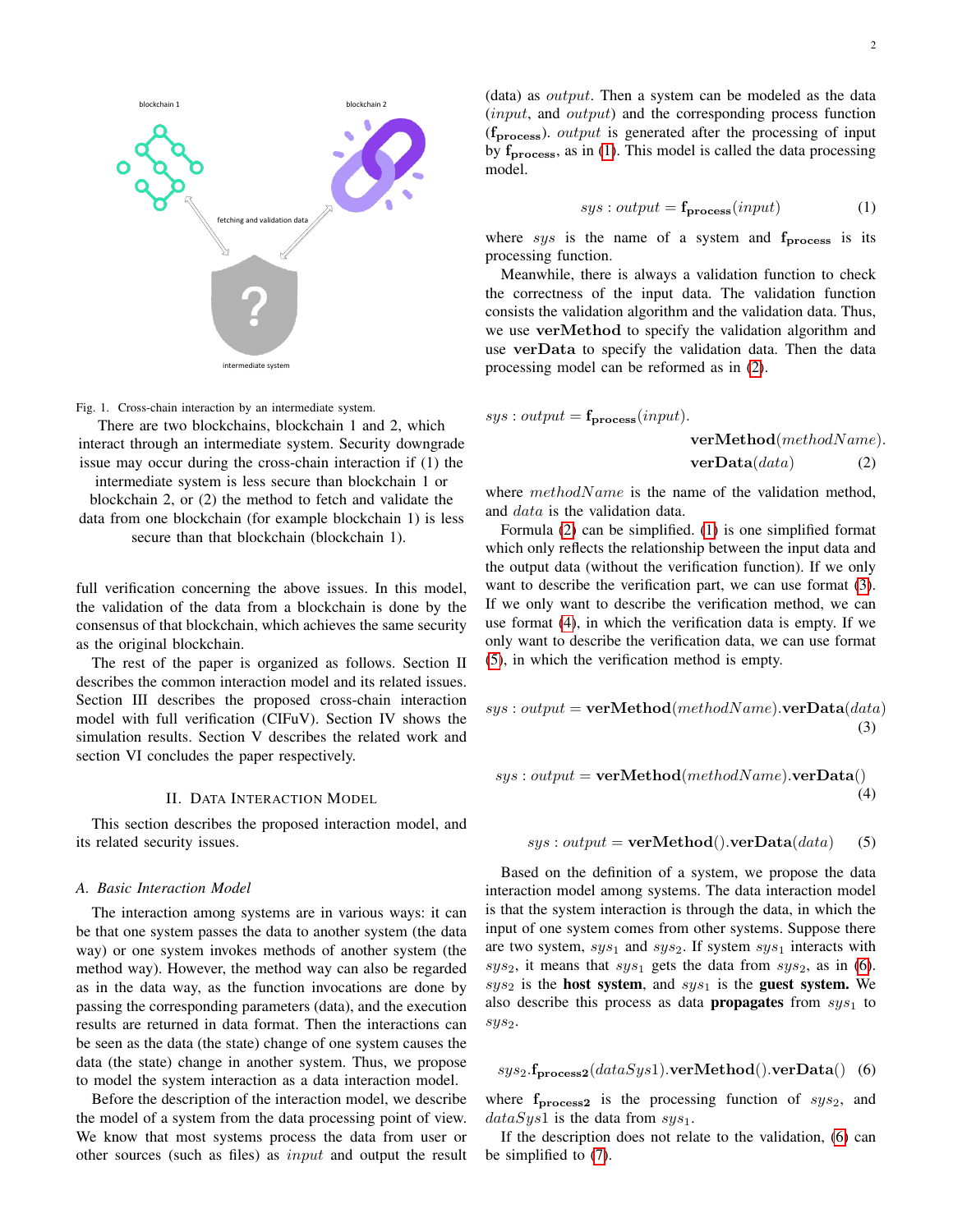<span id="page-2-0"></span>
$$
sys_2.\mathbf{f}_{\mathbf{process2}}(dataSys1) \tag{7}
$$

If two systems interact with each other mutually as in [\(8\)](#page-2-1), this is a mutual interaction case. We use a keyword inter to specify this relationship, as in [\(9\)](#page-2-2).

<span id="page-2-1"></span> $sys_1$ .fprocess1( $dataSys2$ ) and  $sys_2$ .fprocess2( $dataSys1$ ) (8)

<span id="page-2-2"></span>
$$
inter(sys_1, sys_2) \tag{9}
$$

#### *B. Security Impact During the System Interaction*

In this section, we discuss the security issues during the system interaction.

*1) Quantitative Analysis:* The data interaction model is adopted to analyze the security issues during the system interaction quantitatively. Suppose the interaction is between two systems,  $sys_1$  and  $sys_2$ , and their relationship is shown in [\(10\)](#page-2-3). If data of  $sys_1$  has been changed by an attacker, the host system  $(sys_2)$  gets the corresponding error input  $(y_1)$ .

<span id="page-2-3"></span>
$$
y_2 = \mathbf{f_{process2}}(y_1) \tag{10}
$$

where  $f_{\text{process2}}$  is the processing function of  $sys_2$ .

Generally, if  $sys_1$  have a probability  $p_{sys1}$  to be attacked, the host system  $sys_2$  has the probability  $p_{sys1}$  to get the changed data from  $sys<sub>1</sub>$ .

The impact can propagate to more systems. If  $sys_2$  is a guest system for other systems, this error information will propagate to other systems (host systems of  $sys_2$ ). Suppose there is a cascaded system  $CS$ , as in [\(11\)](#page-2-4). Then a faked data can propagate from  $sys_1$  to  $sys_2$ , and  $sys_3$ , and so on to  $sys_n$ .

<span id="page-2-4"></span>
$$
CS: y1 = f1(x), y2 = f2(y1), \dots, yn = fn(yn - 1) \tag{11}
$$

*2) Quantificational Analysis:* To further analyze the security impact, we introduce two related definitions, which are used to compare the robustness of systems quantificationally.

*Definition 1: broken possibility* Assume there is an attacker who tries to change data of a system (suppose system  $sys_i$ ). If the change is successful after the attacker tries an average of m times. The broken possibility,  $p_{sysi}^{broken}$ , is defined as  $1/m$ , as in [\(12\)](#page-2-5).

<span id="page-2-5"></span>
$$
p_{sysi}^{broken} = 1/ms \tag{12}
$$

*Definition 2: weaker system and stronger system* If one system (suppose  $sys_1$ ) is weaker than another system (suppose  $sys_2$ ), the broken possibility of  $sys_1$  is bigger than that of  $sys_2$ , as [\(13\)](#page-2-6).  $sys_1$  is a weaker system relatively to  $sys_2$ , and  $sys_2$  is stronger than  $sys_1$ .

<span id="page-2-6"></span>
$$
p_{sys1}^{broken} > p_{sys2}^{broken}
$$
 (13)

Notice, in some systems, there is a similar concept as the broken possibility, which can be used to compare the robustness of different systems. For example, in blockchains with the PoW consensus [\[14\]](#page-10-13), the reciprocal of total hash calculation rate can be used as one such measurement to compare the broken possibility of PoW systems.

Then, we discuss the broken possibility among several interaction systems, called the broken possibility of the interaction systems. The broken possibility of the interaction systems is a little different from the broken possibility of a single system, concerning whether the attacker knows which system is weak or not. If the attacker knows which system is weaker or not, he may choose to attack the weaker to save extra attempts, which is called the chosen attack model. Otherwise, he has to randomly choose one or more systems to attack or try each system in turn; in this case, all systems are treated equally, and we call this the equal attack model.

The following describes the broken possibility of the interaction systems of the equal attack model and the chosen attack model. Suppose (1) there are *n* systems, from  $sys_1$  to  $sys_n$ , which interact mutually, (2) an attacker attempts to change data used for interaction in those systems for its own benefit, and (3) the broken possibility of  $sys_i$  is  $p_{sysi}^{broken}$ .

Equal attack model As the attacker does not know which system is weak, he has to choose the target system(s) randomly. Then each system has an equal chance to be attacked. Thus, the chosen possibility for each system is  $1/n$ . The chosen possibility is the possibility that a system is chosen to attack in one attempt. This kind of attack is called the equal attack model.

With the above assumptions, the broken possibility of the whole system,  $p_{all}^{broken}$ , is as in [\(14\)](#page-2-7).

<span id="page-2-7"></span>
$$
p_{all}^{broken} = max(p_{sysi}^{broken})/n
$$
 (14)

where  $sys_i$  stands for any system in the interaction.

Here we give a brief proof for [\(14\)](#page-2-7). When a system is broken, the interaction is trustless, as other systems get information mutually. Then when the first system is compromised, the interaction can be regarded as compromised. We need to find which system is the first one to be compromised. Averagely, when the number of real attempts is more than the number of the required attempt  $(1/p^{broken})$ , a system is broken. We notate the attempts which have been already carried out as ra, and the number of attempts that are further needed to break the system as  $la$ . Then the relationship among  $la$ , ra, and  $p^{broken}$  is as in [\(15\)](#page-2-8), which is also called the **attack** equation.

<span id="page-2-8"></span>
$$
\begin{cases}\nla_1 = ra/n - 1/p_{sys1}^{broken} \\
la_2 = ra/n - 1/p_{sys2}^{broken} \\
\vdots \\
la_i = ra/n - 1/p_{sysi}^{broken}\n\end{cases} \tag{15}
$$
\n
$$
\begin{cases}\nI_m = ra/n - 1/p_{sys1}^{broken}\n\end{cases}
$$

When  $la_i$  is 0,  $sys_i$  is broken. The first compromised systems is the system of which the value  $n/p_{sysi}^{broken}$  is the minimum. The average attack possibility is as in [\(16\)](#page-2-9).

<span id="page-2-9"></span>
$$
p_{all}^{broken} = 1/min(n/p_{sysi}^{broken}) = max(p_{sysi}^{broken}/n)
$$
 (16)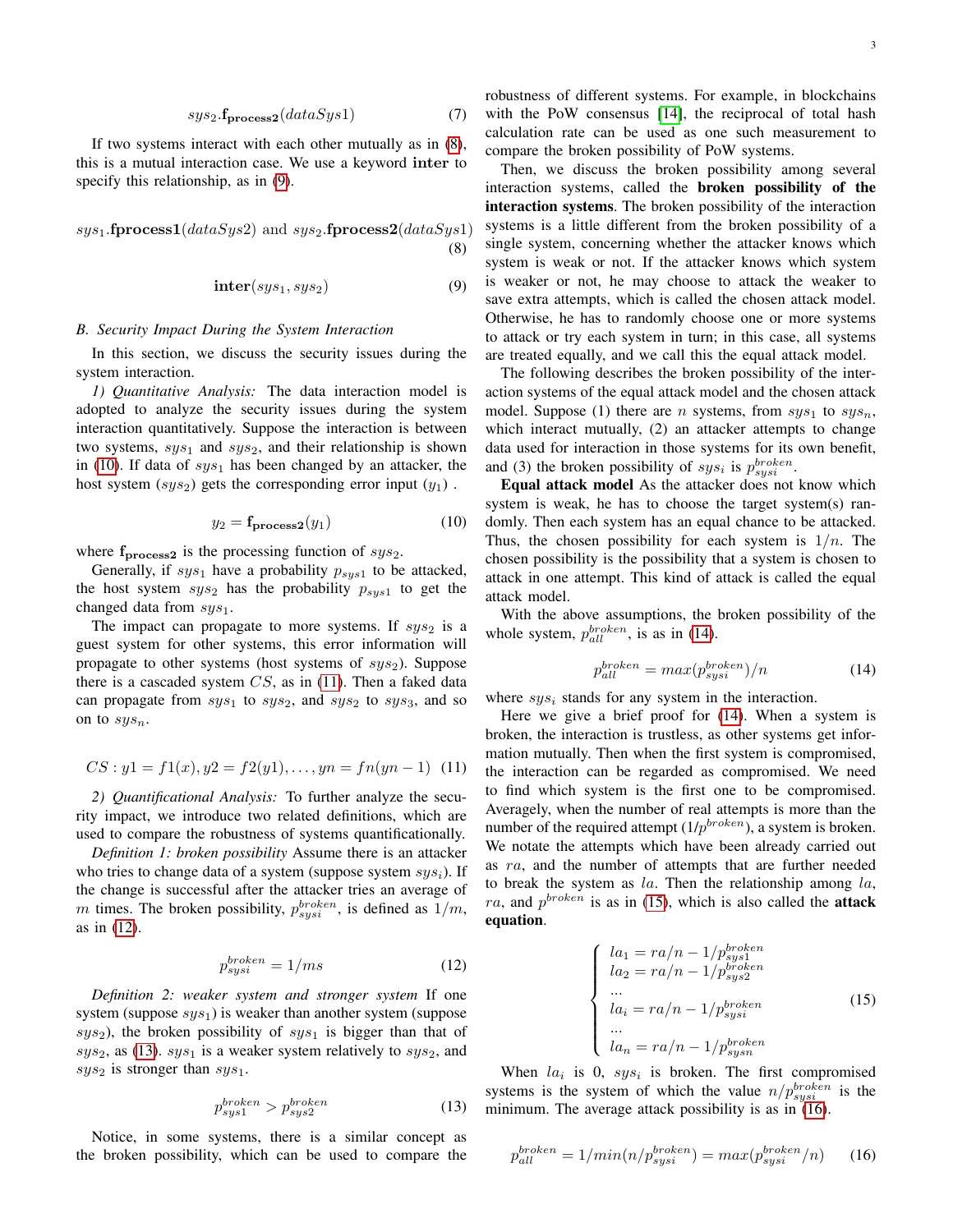Chosen attack model When an attacker knows which systems are weaker, it may choose to attack one or several systems more frequently. We use the chosen possibility,  $p_{syst}^{select}$ , as the possibility to choose  $sys_i$  to attack.  $p_{sysi}^{select}$  matches conditions as [\(17\)](#page-3-0).

<span id="page-3-0"></span>
$$
\begin{cases}\n0 = < p_{syst}^{select} = < 1 \\
\sum_{i=1}^{n} p_{syst}^{select} = 1\n\end{cases}
$$
\n(17)

Especially, if an attacker finds system  $sys<sub>k</sub>$  is much weaker than other systems, he can choose to attack this system only, the chosen possibility is as in [\(18\)](#page-3-1).

<span id="page-3-1"></span>
$$
\begin{cases}\n p_{sysk}^{select} = 1\\ \n p_{sysn}^{select} = 0, \text{ when } n! = k\n\end{cases} \tag{18}
$$

For the chosen attack model, the attack equation is as in [\(19\)](#page-3-2).

<span id="page-3-2"></span>
$$
\begin{cases}\n\ln 1 = ra * p_{syst}^{select} - 1/p_{syst}^{broken} \\
\ln 2 = ra * p_{syst}^{select} - 1/p_{syst}^{broken} \\
\dots \\
\ln n = ra * p_{syst}^{select} - 1/p_{syst}^{broken}\n\end{cases} (19)
$$

Then we get the broken possibility of the whole system as in [\(20\)](#page-3-3).

<span id="page-3-3"></span>
$$
p_{all}^{broken} = 1/min(p_{sysi}^{select}/p_{sysi}^{broken}) = max(p_{sysi}^{broken}/p_{sysi}^{select})
$$
\n(20)

[\(16\)](#page-2-9) is the special case of the chosen attack model when an interaction systems match conditions as in [\(21\)](#page-3-4).

<span id="page-3-4"></span>
$$
p_{sysi}^{broken} = 1/n \tag{21}
$$

where  $sys_i$  stands for any system in an interaction.

*3) Security Downgrade and System Invisible Issues:* In an interaction, if related systems have different broken possibilities, it may cause the security downgrade issue. If there is a third-party to pass the data among two systems, it may cause the system invisible issues.

Security downgrade Security downgrade issue is that a less secure system causes the broken possibility of the whole systems ( $p_{all}^{attatek}$ ) is bigger than that of one or more interacting systems. Suppose there are  $n$  interacting systems, from  $sys_1$  to sys<sub>n</sub>. If [\(22\)](#page-3-5) matches, it causes that  $p_{all}^{attatek}$  is bigger than that of  $sys<sub>j</sub>$  as in [\(23\)](#page-3-6), and we call that  $sys<sub>j</sub>$  is security downgraded by  $sys_i$ .

<span id="page-3-5"></span>
$$
p_{sysi}^{broken}/p_{sysi}^{select} > p_{sysj}^{broken}
$$
 (22)

<span id="page-3-6"></span>
$$
p_{all}^{broken} \rangle = p_{sysi}^{broken} / p_{sysi}^{select} > p_{sysj}^{broken} \tag{23}
$$

The reason is that the weaker system has more possibility (higher broken possibility) to be attacked, and then the stronger system has more possibility to get the changed data from it.

We use the interaction between two systems to explain. Assume those systems are  $sys_1$  and  $sys_2$ , and  $sys_1$  is the weaker system. In the equal attack model, if  $p_{sys1}^{broken}$  is more

than twice  $p_{sys2}^{broken}$ ,  $sys_2$  is security downgraded by  $sys_1$ , as in [\(24\)](#page-3-7). In the chosen attack model,  $sys_2$  is downgrade by sys<sub>1</sub> even if  $p_{sys1}^{broken}$  is only one time bigger than  $p_{sys2}^{broken}$ , as in [\(25\)](#page-3-8).

<span id="page-3-7"></span>
$$
p_{sys1}^{broken} > p_{sys2}^{broken} * 2
$$
 (24)

<span id="page-3-8"></span>
$$
p_{sys1}^{broken} > p_{sys2}^{broken}, if p_{sys1}^{select} = 1
$$
\n(25)

**System Invisible** For two systems ( $sys_1$  with  $p_{sys1}^{broken}$ ,  $sys_2$ with  $p_{sys2}^{broken}$ ), and a third-party agent  $sys_t$ . We say that system  $sys<sub>1</sub>$  is invisible for  $sys<sub>2</sub>$  when the following two conditions match.

(1)  $sys_2$  gets the data of  $sys_1$  only from  $sys_t$ .

(2)  $sys<sub>2</sub>$  does not check the correctness of the data of  $sys<sub>1</sub>$  by the validation algorithm of  $sys<sub>1</sub>$ , as shown in [\(26\)](#page-3-9). Normally, if  $sys_2$  cannot directly get data from  $sys_1$ ,  $sys_2$ should use the interface of  $sys_1$  to validate whether the data is from  $sys_1$  or not.

<span id="page-3-9"></span>
$$
sys_2: y2 = verMethod(methodNotBySys1).verData(data^{sys}_{syst})
$$
  
(26)

where  $data_{syst}^{sys_1}$  is the data that gets from the thirdparty  $sys_t$  which declares that this data is of  $sys_1$ , and  $methodNotBySys1$  is that the validation is done by other system instead of  $sys_1$ .

When the above two conditions match, it indicates that  $sys_1$  does not need to really exist for  $sys_2$ , as  $sys_t$  can fake the data and there is no method to validate the correctness from the original system  $(sys_1)$ . This results that  $sys_2$  still seems to interact with  $sys_1$  even if  $sys_t$  fakes the data. This phenomenon is called the system invisible.

System invisible may cause the following issues.

Issues 1, the third-party may change the data due to some purpose. As the target system is invisible, it is convenient for the third-party to change the data.

Issues 2, when the third-party is weak, it may introduce a security downgrade issue.

Then there are some rules to choose a third-party to avoid the above possible security issues. If a system matches the following two rules, it is called a secure third-party.

Security third-party rule 1 The logic of a third-party system should be publicly available and verifiable. If its logic cannot be verifiable, the third-party may change the data. If the logic is not publicly available, other systems may not have the chance to verify the logic.

Security third-party rule 2 A third-party should be a secure enough system. Then a system with low broken possibility should be chosen.

We take the hash-locking method as an example to analyze. It is a method to keep atomicity among different blockchains. The data to unlock an asset is from another blockchain, which is passed by a user. There is no direct communication between interacting blockchains. The user acts as a third-party system, which cannot be verified. This makes users have the possibility to cheat the host blockchains that a faked blockchain exists.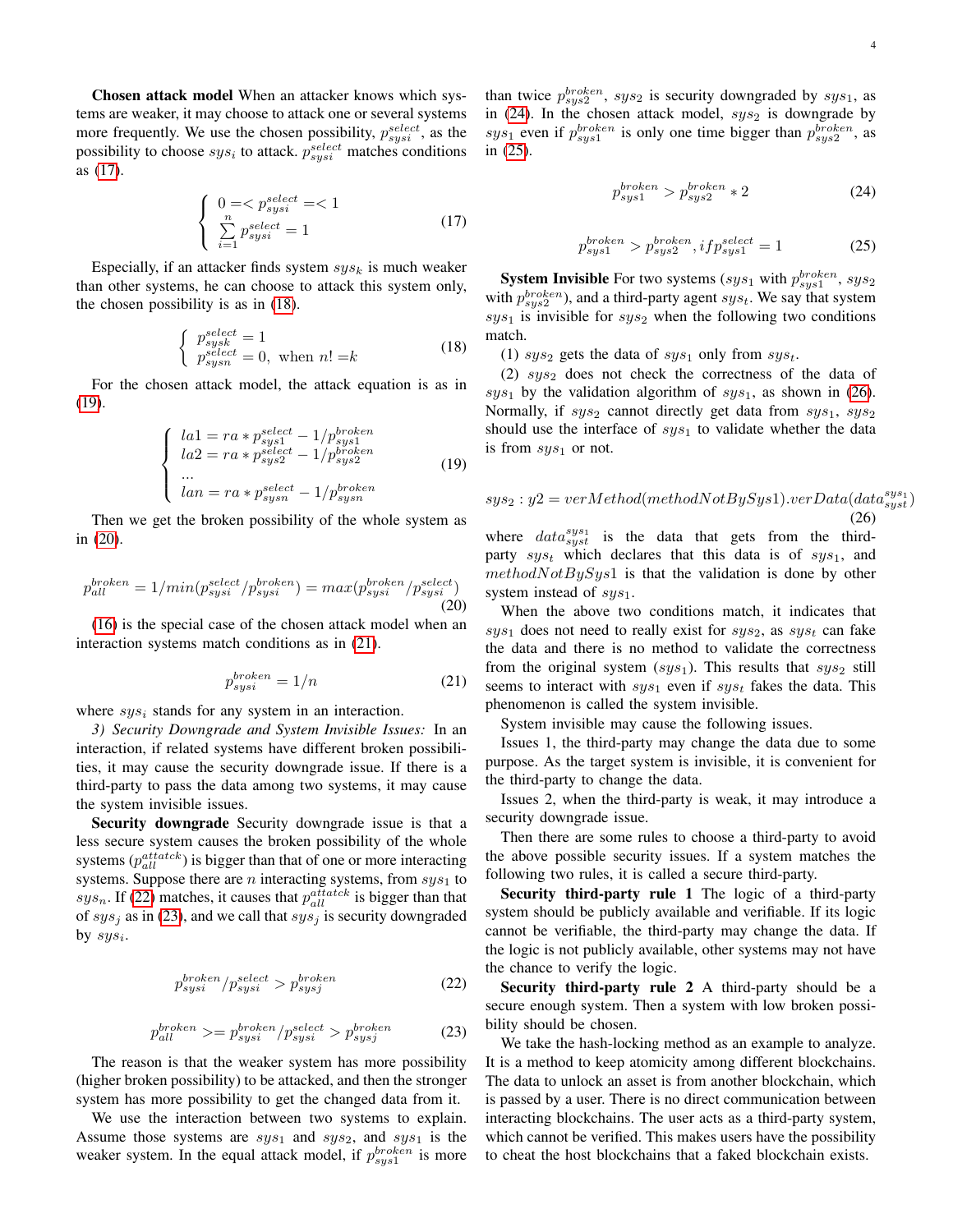## III. CROSS-CHAIN INTERACTION

This section describes the cross-chain model in the full verification way. We first describe the elements to validate the data correctness of a blockchain, which can be described by a quintuple, as in (0). This quintuple is also called a blockchain quintuple (BCQ).

$$
BCQid = (id, consensus, blocks, transactions) \tag{27}
$$

where  $id$  is the identification of a blockchain, which is often associated with the genesis block (and in this paper, we assume that *id* is in the genesis block), *consensus* is the blockchain consensus algorithm, blocks are the chain of blocks, and transactions are the corresponding transactions.

With the blockchain quintuple, a validator can run the consensus algorithm to verify the correctness of a transaction or a block in that blockchain.

*1) Current Cross-chain method and Related Security Issues:* Currently available cross-chain methods include hashlocking method [\[10\]](#page-10-9), two/three-phase commit [\[11\]](#page-10-10), and blockchain router [\[12\]](#page-10-11). There are two issues with those methods. (CI\_1) Only partial information (such as only corresponding transactions instead of the total chain of blocks ) is used in the interaction. (CI 2) Some methods (such as the hashlocking method) rely on participants to exchange information among blockchains.

We focus on the analysis of  $CI_1$ , as the security issue of  $CI_2$  has been discussed in previous sections. For  $CI_1$ , it may cause the security downgrade issue and the system invisible issue when partial information of the blockchain quintuple is used. (1) Lack of id may cause that the data is from a different blockchain. As  $id$  is related to the genesis block, this indicates that the genesis block is invisible. If the genesis is not verified, it can be the data from another blockchain. This causes the system invisible issue. (2) Lack of consensus and blocks indicates that the host blockchain does not check the data by the validation method of the guest blockchain. If both the consensus algorithm and the whole chain of blocks are missing, other methods are difficult to validate the data with the same security as a blockchain. Then it causes the security downgrade issue.

From the above analysis, we can see that there are different degrees of security loss in the current cross-chain interaction methods. They can be regarded as a simplified cross-chain interaction method. In this paper, we propose the cross-chain interaction model in the full verification way, which is also called the CIFuV model.

*2) Cross-chain Interaction With Full Verification (CIFuV) model:* The cross-chain interaction with full verification (CI-FuV) model is a cross-chain interaction model, in which one blockchain (the host blockchain) verifies the data from another blockchain (the guest blockchain) by (1) the consensus algorithm of the guest blockchain, and (2) the chain of blocks and other two elements (in the blockchain quintuple) of the guest blockchain. This kind of verification is called cross-chain full verification. Figure [2](#page-4-0) shows this process.

The elements in the blockchain quintuple can be divided into two types. The consensus is the method of the verification



<span id="page-4-0"></span>Fig. 2. Cross-chain interaction with full verification.

It has two steps: (1) the host blockchain  $(BCh)$  fetches data of its guest blockchain  $(BCg)$ , and (2)  $BCh$  uses the

consensus algorithm of  $BCg$  to verify the validation of the data from  $BCg$ .

and the other three elements can be seen as the data of the verification. Then the full verification model can be divided into two aspects, the consensus verification, and the necessary data verification.

*3) Cross-chain Consensus Verification:* The host blockchain runs the consensus algorithm of the guest blockchain to verify whether data from the guest blockchain is correct or not. The nodes of the host blockchain can be seen as the verification nodes of the guest blockchain. This kind of consensus is called the cross-chain consensus, as it aims to verify data for the guest blockchain instead of the host blockchain.

However, there is no need for nodes of the host blockchain to contribute to the guest blockchain as mining is not required by the validation. The nodes of the host blockchain run a subset of the consensus of the guest blockchain.

Then the consensus algorithm of the host blockchain has two parts, one is the consensus algorithm of the host blockchain and another is the verification of the guest blockchain, as in [\(28\)](#page-4-1).

<span id="page-4-1"></span>
$$
conh = con.ownh, con.verg
$$
 (28)

where  $con.own_h$  is the consensus algorithm of the host blockchain,  $con.ver_g$  is the verification part of the guest blockchain, and  $con<sub>h</sub>$  is all the consensus algorithms on the host blockchain, which can be seen as the set of consensus algorithm run on the host blockchain.

*4) Necessary Cross-chain Data Validation:* The data for the cross-chain verification includes three elements from the guest blockchain, id, blocks, and transactions. Those data is called the cross-chain data for the host blockchain. (1) The chain of blocks (blocks) is required for the cross-chain verification. (2)  $id$  can be got from the genesis block, which is in blocks.  $(3)$ For the required transactions (transactions), there are two cases. (a) In most blockchains, there is a Merkel tree of the transactions, which can be used to verify the validation of a transaction with related transactions along the Merkel tree. (b) For the system without the Merkel root mechanism, all transactions are required. Then we describe the data for the validation as the necessary data. The necessary data includes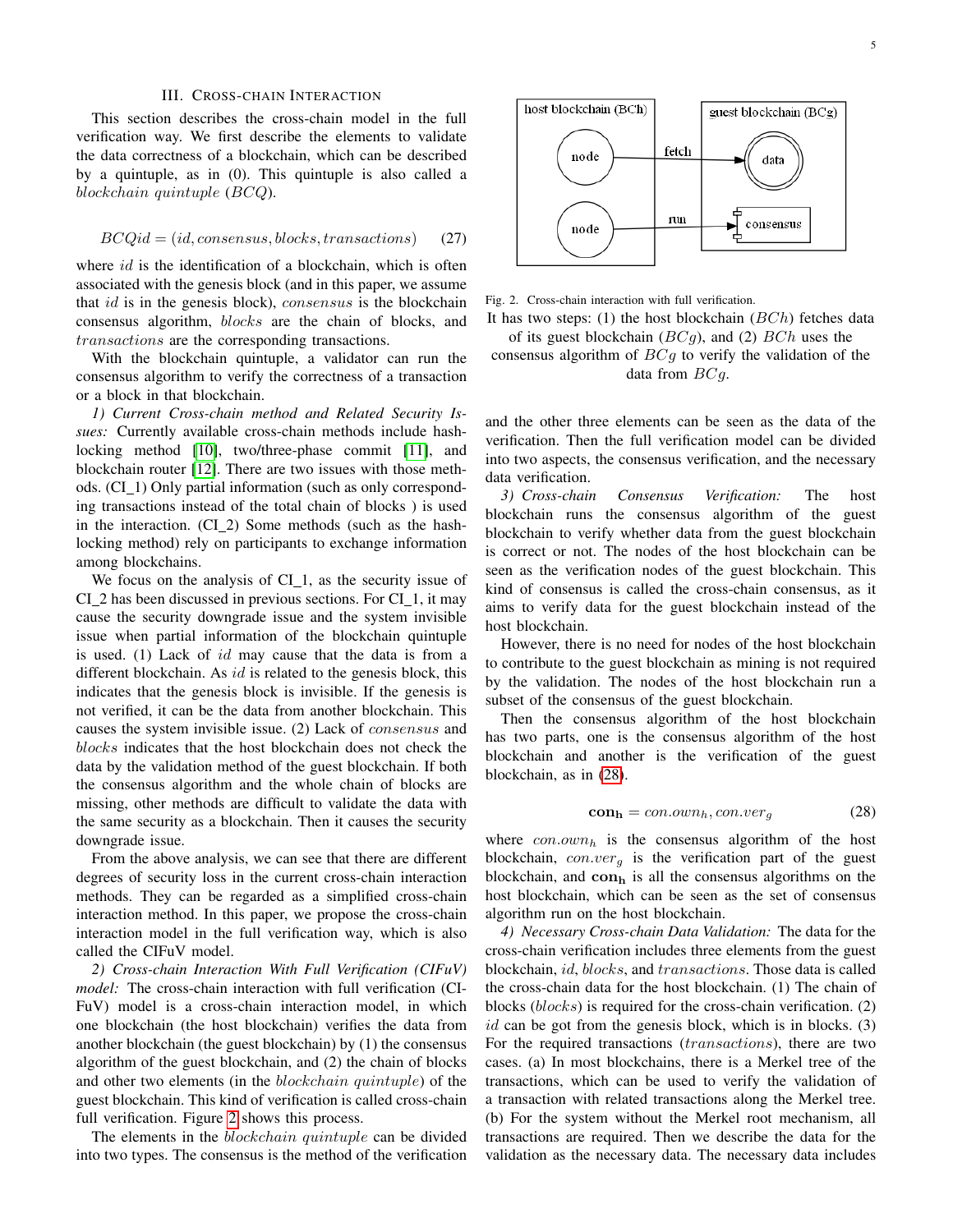the chain of the blocks and corresponding transactions (as that in case a or case b depending on the blockchain types).

With the consensus validation and the necessary data validation, the validation of the cross-chain data is based on the blockchain quintuple of the guest blockchain, as in [\(29\)](#page-5-0).

# <span id="page-5-0"></span> $ver = verMethod(consensus<sub>g</sub>) .verData(ci<sub>g</sub>, blocks<sub>g</sub>, transa$ st in be synchronized. For example, it takes several days to (29)

where  $consensus_a$  is the consensus algorithm of the guest blockchain,  $ci_a$  is the guest blockchain's identifier, blocks<sub>a</sub> is the chain of blocks of the guest blockchain, and  $transactions<sub>g</sub>$  is the necessary transactions of the guest blockchain.

*5) Relationship Between Host blockchain and Guest blockchain:* This section describes the relationship between the host blockchain and the guest blockchain. The host blockchain contains a "sub" set of functions of the guest blockchains, which is shown in Figure [3.](#page-5-1) We summarize them as follows.

(1) The consensus of the host blockchain is a sub-set of the guest blockchain. It only contains the part to validate the data of the guest blockchain (no mining functions to save consumption of CPU resources).

(2) The blockchain data is also a sub-set of the guest blockchain. The chain of blocks is required, while not all transactions are required when the Merkel tree is used.

(3) The nodes of the host blockchain are a part of the P2P network of the guest blockchain, which aims to fetch corresponding data from the guest blockchain.



<span id="page-5-1"></span>Fig. 3. Relationship between the host blockchain  $(BCh)$  and the guest blockchain  $(BCa)$ .  $BCh$  contains a sub set of  $BCg$ 's functions. For example,

BCh only runs the verification part instead of the whole consensus (including the verification and mining part) of BCg.

#### *A. Characteristics of CIFuV model*

The following characteristics are drawn from the CIFuV model, which is the requirement for blockchains systems to interact.

(1) Asynchronous process

The verification and mining processes for two blockchains are asynchronous processes. Different blockchains have different mining periods. It is difficult to synchronize mining periods among different blockchains.

As the process among systems is asynchronous, it is required to have the mechanism to wait or callback to wait for visible issues in another blockchain.

(2) Synchronization-Keeping.

Currently, it takes a relatively long time to synchronize the blockchain data for the first time (called the first-time synchronization), as all previous blocks and related transactions synchronize the data of Bitcoin at the first time (the initial block download)<sup>[1](#page-5-2)</sup>. Although, the synchronization speed will improve in the future network, such as 6G; while currently it needs a long time. Thus, we propose the synchronizationkeeping technology. The synchronization-keeping is to keep the synchronization with the guest blockchain after the firsttime synchronization. The later synchronization only needs to get the newly-generated data, which is an increment synchronization.

In this way, when two blockchains want to interact, they first connect to each other and synchronize the data that already exists (the first-time synchronization). When the firsttime synchronization completes, it continues to synchronize the incremental blocks and transactions.

(3) Double rebranch issues. In the cross-chain interaction, there are at least two blockchains, the host blockchain, and its guest blockchain. Then the rebranch can happen in the host blockchain and the guest blockchain, this is called the double rebranch issue.

For one blockchain, it is only required to wait for enough number of blocks in its own blocks. In the cross-chain scenario, it is required to wait for enough number of blocks in both the host blockchain and the guest blockchain.

#### IV. EVALUATION

The evaluations are done in two aspects. (1) When one system is weaker than others, there may be security downgrade issues. This is the first evaluation, security impact during the system interaction. (2) In the CIFuV model, it is required to run the validation part of the consensus algorithm of the guest blockchain. The validation nodes of the host blockchain need to run two consensus algorithms (at least the validation parts). We elevate the possibility to run two consensus algorithms (of two public blockchains) on one node.

#### *A. Security Impact During the System Interaction*

Measurement in the evaluation The reciprocal of the broken possibility  $(p^{broken})$  is the average number of the attempts to have a successful break. It is not the number of attempts in one specific time, as it may vary in a certain range due to the current status of that system. Then the reciprocal of the broken possibility is called the number of the long-term predicted attempt (or abbreviated as  $ltpa$ ). And the number of attempts required by a system in a specific time to have a successive break is called the number of the one-time predicted attempt (or abbreviated as  $otpa$ ). It requires ra (the attempts which have been already carried out, the real attack) is no less than otpa for a successful break, as in [\(30\)](#page-7-0).

<span id="page-5-2"></span><sup>1</sup>https://bitcoin.org/en/full-node, visit on 2021-04-09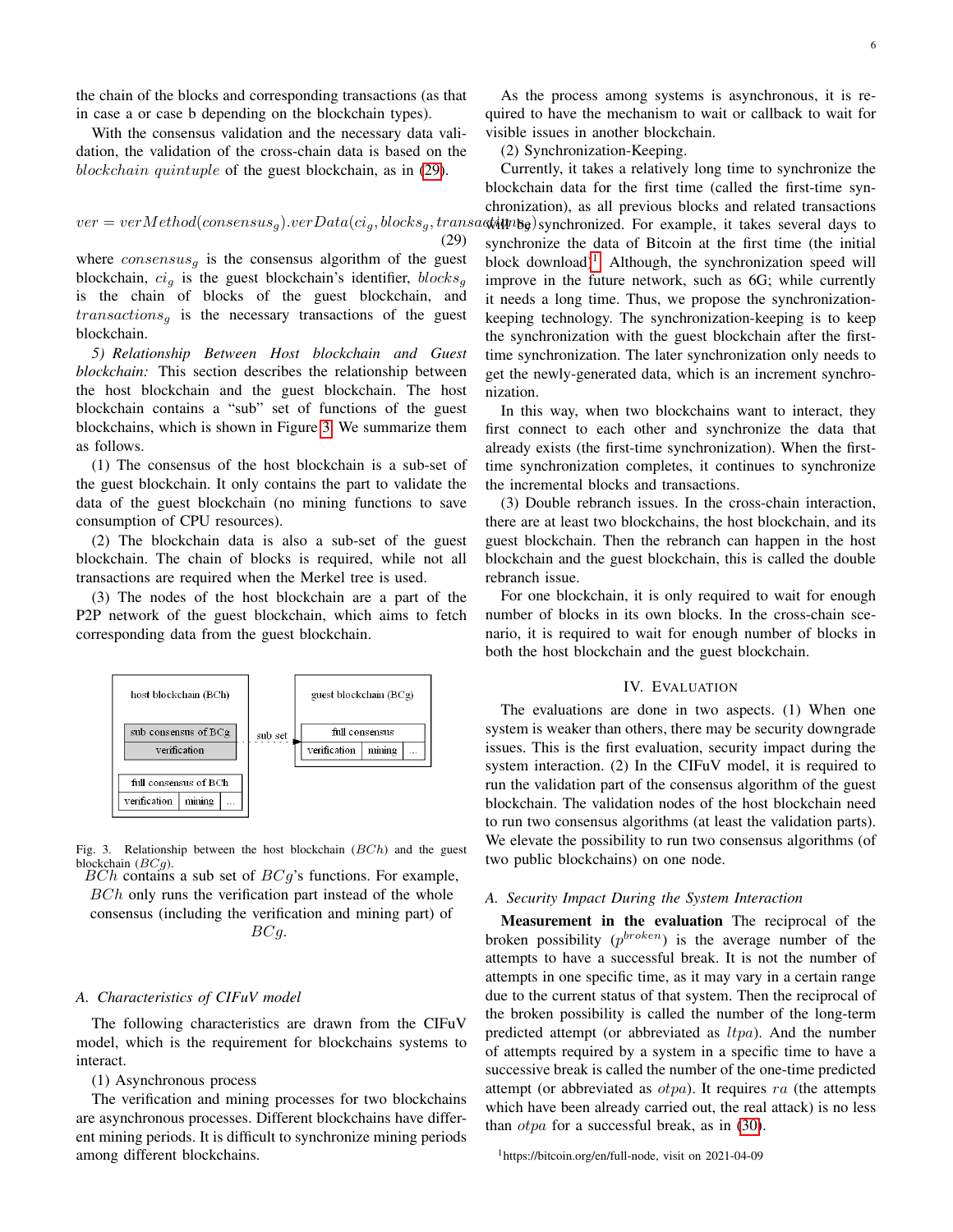

<span id="page-6-0"></span>Fig. 4. The number of the real attack (ra) for a successful attack with equal broken possibility for two systems.

From the top to down, the first five parts are cases for c1, c2, c3, c4, and c5 in table [I.](#page-7-1) As the number of the one-time predicted attack  $(otpa)$  is the same as ra when success, it overlaps with the curve of ra. Then  $otpa$  is not shown in this figure. The last ('ratio') part is the tendency of  $ratio_{ltpa}^{ra}$  as defined in [\(34\)](#page-8-0).



<span id="page-6-1"></span>Fig. 5. The results of ra with different choose possibility for the weaker systems (1/2, 3/4, 7/8, 15/16, and 1)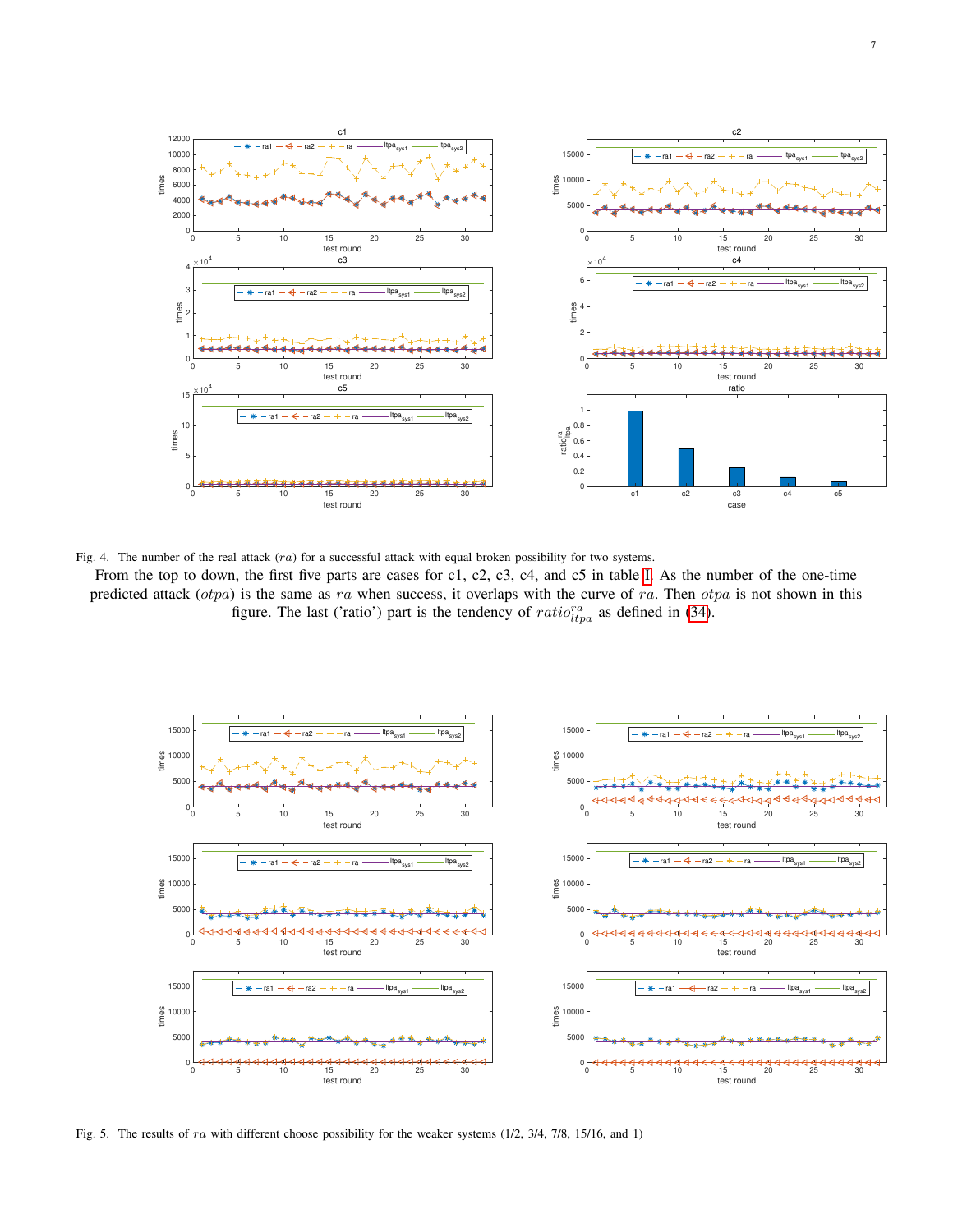

<span id="page-7-10"></span><span id="page-7-1"></span>Fig. 6. Consumption of CPU, memory, and network bandwidth

TABLE I NUMBER OF LONG-TERM PREDICTED ATTEMPT

| Case              | c1           | c2                 | c3                 | c4                  | c5                   |
|-------------------|--------------|--------------------|--------------------|---------------------|----------------------|
| Sys1<br>Svs2<br>n | 4096<br>8192 | 4096<br>16384<br>4 | 4096<br>32768<br>8 | 4096<br>65536<br>16 | 4096<br>131072<br>32 |

<span id="page-7-0"></span>
$$
ra > otpa \tag{30}
$$

Simulation of interacting systems There are two simulated systems in the evaluation,  $sys_1$  and  $sys_2$ . Those systems are simulated ones, as the broken possibility may change greatly in real systems.

 $Sys<sub>1</sub>$  is weaker than  $sys<sub>2</sub>$ , with  $ltpa (ltpa<sub>sys1</sub>)$  as 4096.  $Sys_2$  is stronger, of which  $ltpa (ltpa_{sys2})$  is n  $(n_i, 1)$  times of that of  $sys_1$ , as in table [I.](#page-7-1) To simulate the number of the one-time predicted attempt  $(otpa)$ , we randomly generate it within the range as shown in [\(31\)](#page-7-2).

<span id="page-7-2"></span>
$$
0.8ltpa = <\sigma p a = <1.2ltpa
$$
\n<sup>(31)</sup>

The simulation of the attack model. An attacker randomly chooses to attack one of the two systems in each attempt. We use ra1 to record the number of real attack for  $sys_1$  and ra2 for that of  $sys_2$ . For any system, when the number of the test attempt is equal to or more than the one-time predicted attempt, it is regarded as a successful attack, as in [\(32\)](#page-7-3).

The total number of the attempt for the attacker is the sum of the attempts for both systems, as in [\(33\)](#page-7-4).

<span id="page-7-4"></span>
$$
ra = ra1 + ra2 \tag{33}
$$

*1) Equal Attack Case:* In the equal attack case, the attacker has the equal chance to attack  $sys_1$  or  $sys_2$ . The simulation of the scenario is that one number (either 1 or 2) is generated by the random method of Perl from its "Math::Random" module <sup>[2](#page-7-5)</sup>. If the number is 1, the attack is for  $sys_1$  (ra1 increases 1), and if the number is 2, the attack is for  $sys2$  ( $ra2$  increases 1). The pseudocode is shown in algorithm [1,](#page-7-6) in which line [1](#page-7-7) generates the random number 1 or 2. Lines from [2](#page-7-8) to [7](#page-7-9) are to choose a system. The evaluation results are shown in Figure [4.](#page-6-0)

<span id="page-7-8"></span><span id="page-7-7"></span><span id="page-7-6"></span>

| Algorithm 1 Random system choice |  |  |  |  |
|----------------------------------|--|--|--|--|
| 1: $r =$ generateRandom(1, 2)    |  |  |  |  |
| 2: if $1 == r$ then              |  |  |  |  |
| 3: $\text{ral} += 1$             |  |  |  |  |
| $4$ end if                       |  |  |  |  |
| 5: if $2 == r$ then              |  |  |  |  |
| 6: $ra2 += 1$                    |  |  |  |  |
| $7:$ end if                      |  |  |  |  |
|                                  |  |  |  |  |

<span id="page-7-9"></span><span id="page-7-5"></span>There are two types in Figure [4,](#page-6-0) concerning whether there are security downgrade issues for the more secure system  $(sys_2)$  or not, type 1 (at1) with security downgrade issues, and type 2 (at2) without security downgrade issues.

<span id="page-7-3"></span> $ra1 > otpa<sub>sys1</sub>$  or  $ra2 > otpa<sub>sys2</sub>$  (32)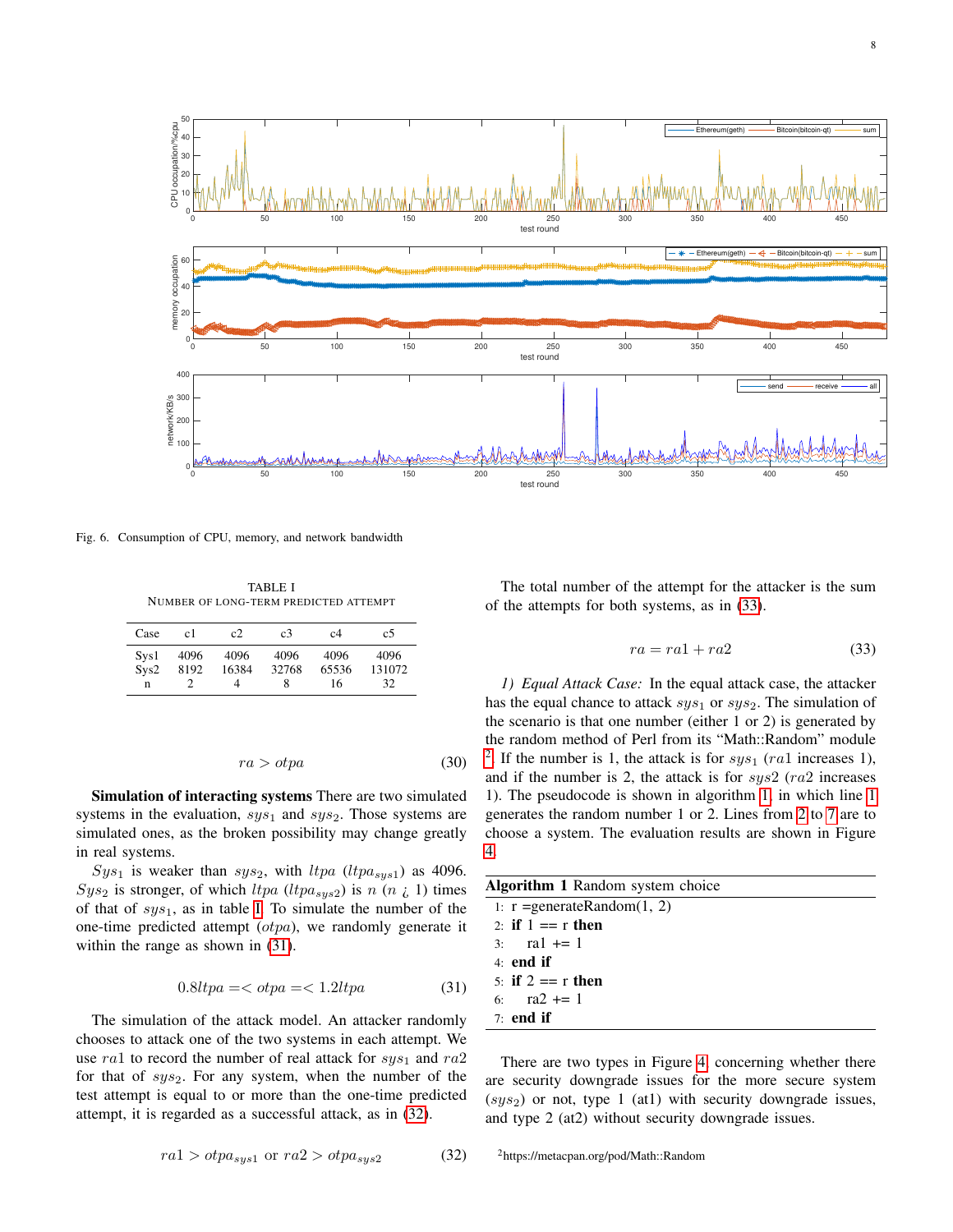In the first type (at1),  $sys_2$  has been security downgraded (in c2, c3, and c5 cases) as ra is lower than  $ltpa_{sus2}$ . This happens when  $ltpa$  of  $sys_2$  is more than 2 times of  $lpta$  of  $sys<sub>1</sub>$ . Takes part 'c5' in Figure [4](#page-6-0) as example, the difference of *ltpa* between  $sys_2$  and  $sys_1$  is 32; *ltpa<sub>sys2</sub>* is 131072, while the maximum of  $ra$  is only 9509, which is less than 1/10 of  $ltpa_{sys2}$ .

Another interesting point is that the difference between  $ra$ and  $ltpa<sub>sys2</sub>$  increases when the secure difference between  $sys<sub>1</sub>$  and  $sys<sub>2</sub>$  increases. The tendency can be seen from the first part to the fifth part in Figure [4.](#page-6-0) This indicates that a less secure system makes the whole interaction less secure no matter how secure other systems are.

To have a more clear relationship between ra and  $ltpa<sub>sys2</sub>$ , we adopt the ratio of ra to  $ltpa_{sys2}$ , as in [\(34\)](#page-8-0). The average value of ra is used, as it changes in each test round. The corresponding results are shown in the last ('ratio') part of Figure [4.](#page-6-0)

<span id="page-8-0"></span>
$$
ratio_{ltpa}^{ra} = \left(\sum_{1}^{n} ra/n\right) / ltpa_{sys2} \tag{34}
$$

For the second case (at 2), ra changes around  $ltpa_{sys2}$  as in c1 (the first part in Figure [4\)](#page-6-0). In some test round,  $ra$  is higher than  $ltpa$ . Such as in test round 4, the attacker has tried 8751 times, which is bigger than  $ltpa_{sys2}$  (8192). Totally there are 15 times (in all 31 test rounds) in which  $ra$  is higher than  $ltpa<sub>sus2</sub>$ . However, in the left 16 test rounds, ra is lower than ltpa. Such as in test round 3, the attacker has tried 7732 times, which is lower than  $ltpa_{sys2}$ .

The reason, for which ra is near  $ltpa_{sys2}$  in c1 case, is that the attacker does not know which system is more secure, it has to try each system with an equal probability. Then averagely a system only gets one attempt of two real attacks. And as  $ltpa$ of  $sys_2$  (the more secure system) is twice as that of  $sys_1$  (the less secure system), ra is near to  $ltpa$  of  $sys_2$  in average.

The condition of at2 can be regarded as a demarcation point for the equal attack between two systems. When the difference of *lpta* is bigger than 2 times, it will cause a security downgrade issue; otherwise, it will not cause the security downgrade issue.

*2) Chosen Attack Case:* The above is the result when an attacker does not know which system is weaker. If the attacker knows which system is weaker, it can adopt a more optimized way to attack the weaker system. Thus, we verify the scenario when the attacker knows which system is weaker and has a different chosen possibility.

The verification case is c2 case in table [I,](#page-7-1) in which  $lpta_{sys2}$ is 4 times of  $lpta<sub>sys1</sub>$ . Choose possibilities for the weaker system  $(sys_1)$  are 1/2, 3/4, 7/8, 15/16, 31/32, and 1 separately. The results are shown in Figure [5.](#page-6-1)

From Figure [5,](#page-6-1) we see that all curves of ra are under the curves of  $lpta<sub>sys2</sub>$ . In the first diagram, the minimum value of ra is 9652, which is lower than the value of  $lpta<sub>sus2</sub>$ , 16384. When the chosen possibility increases from  $1/2$  to 1, the curve is farther from that of  $lpta<sub>sys2</sub>$  and closer to that of  $lpta<sub>sys1</sub>$ . We can see that the curve of  $ra$  is almost close to the curve

TABLE II AVERAGE ATTACK ATTEMPTS

<span id="page-8-1"></span>

| Chosen possibility | 1/2    | 3/4    | 7/8    | 15/16  |        |
|--------------------|--------|--------|--------|--------|--------|
| <b>Test</b>        | 8043.3 | 5479.8 | 4639.6 | 4339.5 | 4158.8 |
| Predicted of sys1  | 4096   | 4096   | 4096   | 4096   | 4096   |
| Predicted of sys2  | 16384  | 16384  | 16384  | 16384  | 16384  |



<span id="page-8-2"></span>Fig. 7. The average number of attempts for a successful attack with different choose possibility for the weaker systems (1/2, 3/4, 7/8, and 15/16).

of ra1 when the chosen possibility is 31/32. When the chosen possibility is 1, ra is equal to ra1, and their curve overlaps.

From the average value of ra, we can also see that fewer attempts are required when the attacker knows which system is weaker. The average number of  $ra$  is 8043.3 times when the chosen possibility is 1/2, and decreases to 4158.8 times when the chosen possibility is 1. This is shown in table [II](#page-8-1) and Figure [7.](#page-8-2)

Then, we get a conclusion that when the attacker knows which system is weaker, the whole system becomes weaker if the attacker chooses to attack the weaker system more frequently. Furthermore, when the attacker chooses the weaker system to attack with the chosen possibility 1, the whole system is as weak as the weaker system.

#### *B. Possibility to Run Two Consensus Algorithms*

In this section, we try to evaluate the resources occupied when a node runs the verification algorithms of two blockchains. It aims to show the possibility to use the Ci-FuV model. Two widely-used public blockchains, Bitcoin and Ethereum, are chosen in the verification.

We first show the minimum requirement to run those blockchain clients, and then we show the runtime resource occupation.

*1) Minimum Requirements of Hardware Resource to Run Bitcoin and Ethereum:* The minimum requirements to run a blockchain client can be seen as the static resource requirement. We get the minimum requirements from the Bitcoin official website and the Ethereum official website  $3$ , which are shown in table [III.](#page-10-14) Row 1 shows the resource requirements

<span id="page-8-3"></span><sup>3</sup>https://ethereum.org/en/developers/docs/nodes-and-clients/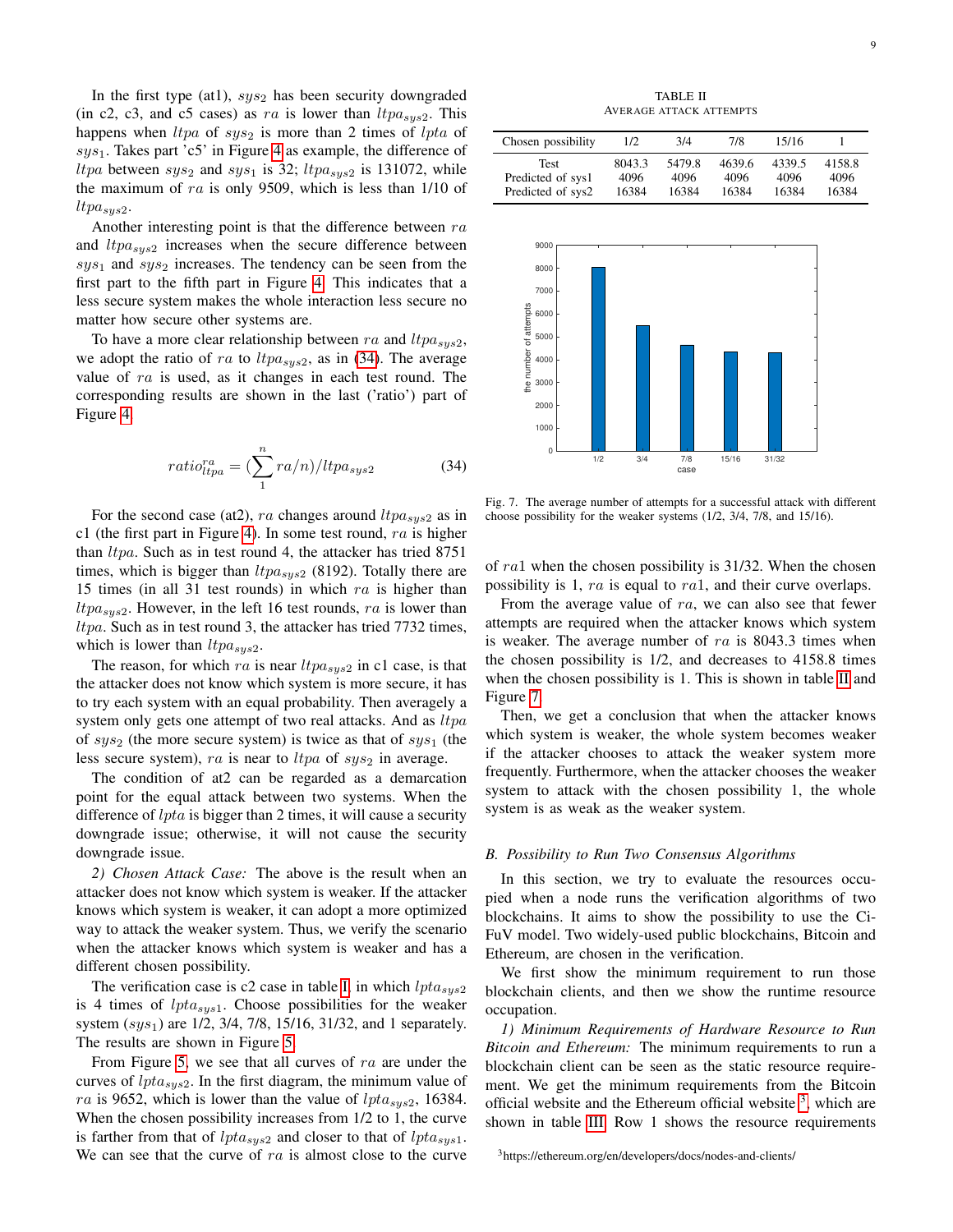of Bitcoin, and row 2 shows the resource requirements of Ethereum. Row 3 is the sum of those two clients, with the aim to have a rough assessment of the resource consumption when a node runs clients of both Bitcoin and Ethereum.

From table [III,](#page-10-14) we see the minimum hardware requirement for a node is not too high. The resources of a node with both clients can be supported by widely-used operating systems (OS), for example, CentOS. In fact, most operating systems have the capacity to support more CPUs and memory.

*2) Run-time Resource Consumption:* In this section, we try to show the resources occupied when the validation parts of Bitcoin and Ethereum are running on a node. It is called run-time resource consumption. As synchronization-keeping is proposed to synchronize information always instead of onetime synchronization, we show the result after the initial block synchronization.

The verification node is a virtual machine on an HP workstation (Z2G4), which is configured with i9 CPUs (16 logic processors @ 3.60 GHz), 64 GB memory, and two hard disks (256 GB SSD and 2 TB SATA). We assign 8 virtual processors and 8 GB of memory to this virtual machine. The operating system is Ubuntu 16.04.6 LTS (Xenial Xerus).

The verified resources include CPU consumption, memory consumption, and (network) bandwidth consumption. The data of the CPU and memory are from the output of the 'top' command (a Linux command to display Linux processes). The '%CPU' field of the output is for the CPU, which means the percent of one virtual processor. The '%MEM' field is for the memory. The data of the bandwidth occupation is from the output of the 'nethogs' command (a Linux command to display bandwidth per process), which has two fields (one for the sending data, and another is for the receiving data).

The verification process is as follows. (1) We first start both clients, the client of Bitcoin (bitcoin-qt with version v0.21.0), and the clients of Ethereum (geth with version 1.10.1-stable). (2)A test script is used to collect the data every 1 minute, and a total of 480 samples are collected. In each sample, commands of 'top' and 'nethogs' are run. Then the corresponding data for the Bitcoin and Ethereum process are filtered and logged into separate files.

The consumption of CPU, memory, and network bandwidth is shown in Figure [6.](#page-7-10)

From Figure [6,](#page-7-10) we see that the CPU is less than 50% of a virtual processor, and most samples (455 in all 480 samples) are less than 15%. The memory consumption is less than 62%, and most of the memory consumption (472 in all 480 samples) is between 50% and 60%. Most bandwidth used (462 in all 480 samples) is less than 100 KB/s. Its average value is 46.31 KB/s. Only two times, the value of the bandwidth is bigger than 200 KB/s.

The above results indicate that it is possible to run multiple blockchain clients on a single node. Nodes of one blockchain can get data from other blockchains and validate the data correctness in the CIFuV way.

## V. RELATED WORK

This section describes related work of the cross-chain interaction, which is in three aspects, atomicity of the cross-chain

interaction, propagation methods of the cross-chain data, and related security issues.

Some work is to ensure atomicity during cross-chain interaction, which synchronizes states in different blockchains. The corresponding methods include the hash-locking method and the two-phase commitment. Hash-locking [\[10\]](#page-10-9) locks a secret number in one blockchain, which is revealed when its owner (suppose user UA) tries to get another asset. In another blockchain, the paired exchanger can use this exposed number to get UA's assets. However, the number depends on users to pass it from one blockchain to another blockchain; while a user is not a publicly verifiable system. Even if the guest blockchain does not exist, fake information may be given to the host blockchain. In the two-phase commitment method [\[9\]](#page-10-8), related transactions are prepared in each blockchain, and the final commitment is done when both transactions appear in corresponding blockchains. This method helps to ensure that transactions are done synchronically. However, the verification of the correctness of transactions is not by the consensus of the guest blockchain, which may cause security downgrade issues. In summarization, there are security issues during the process to ensure the atomicity among blockchains currently. If the method is not fully trustful, the atomicity also has some challenges.

There are works for the information propagation among different blockchains, in which the information (transactions or blocks) propagates to another blockchain. Blockchain router [\[12\]](#page-10-11) is for this purpose. It connects different blockchains, collects related transactions, and forwards it to another blockchain. Work [\[11\]](#page-10-10) propose to use one node from each blockchain; while this method only trusts one node of a blockchain, which may cause a security downgrade issue.

Another method to propagate the information is called the oracle technology, which introduces a third-party system. It is first in a centralized way [\[15\]](#page-10-15), and later its decentralized way is adopted. However, it does not validate the data by the consensus algorithm and the full data validation of the original blockchain, which may also have security downgrade issues.

There is also work which focuses on the security issues of the blockchain [\[16\]](#page-10-16) [\[17\]](#page-10-17) [\[18\]](#page-10-18); while they focus on one blockchain and does not analyze the security issues of the cross-chain interaction. Those works can mainly be divided into three types, the security issues of the P2P networks, the security issues of the consensus algorithm and the security issues of the smart contracts.

Related work for the security issues of the P2P networks. Work [\[19\]](#page-10-19) analyzes the eclipse attack that monopoly the connection of the target node and makes the victim node not able to get the information from other nodes of the blockchain. The data propagation time over the P2P network plays a significant role on a permissionless blockchain, and work [\[20\]](#page-11-0) focuses on the propagation issues and analyzes the related possible attack.

Related work for the security issues of the consensus algorithm. Work [\[21\]](#page-11-1) compares several aspects of the consensus algorithm including their security. For the PoW consensus, if the hashing power of certain node(s) exceeds  $51\%$  of that of the whole blockchain, it can rebranch that blockchain to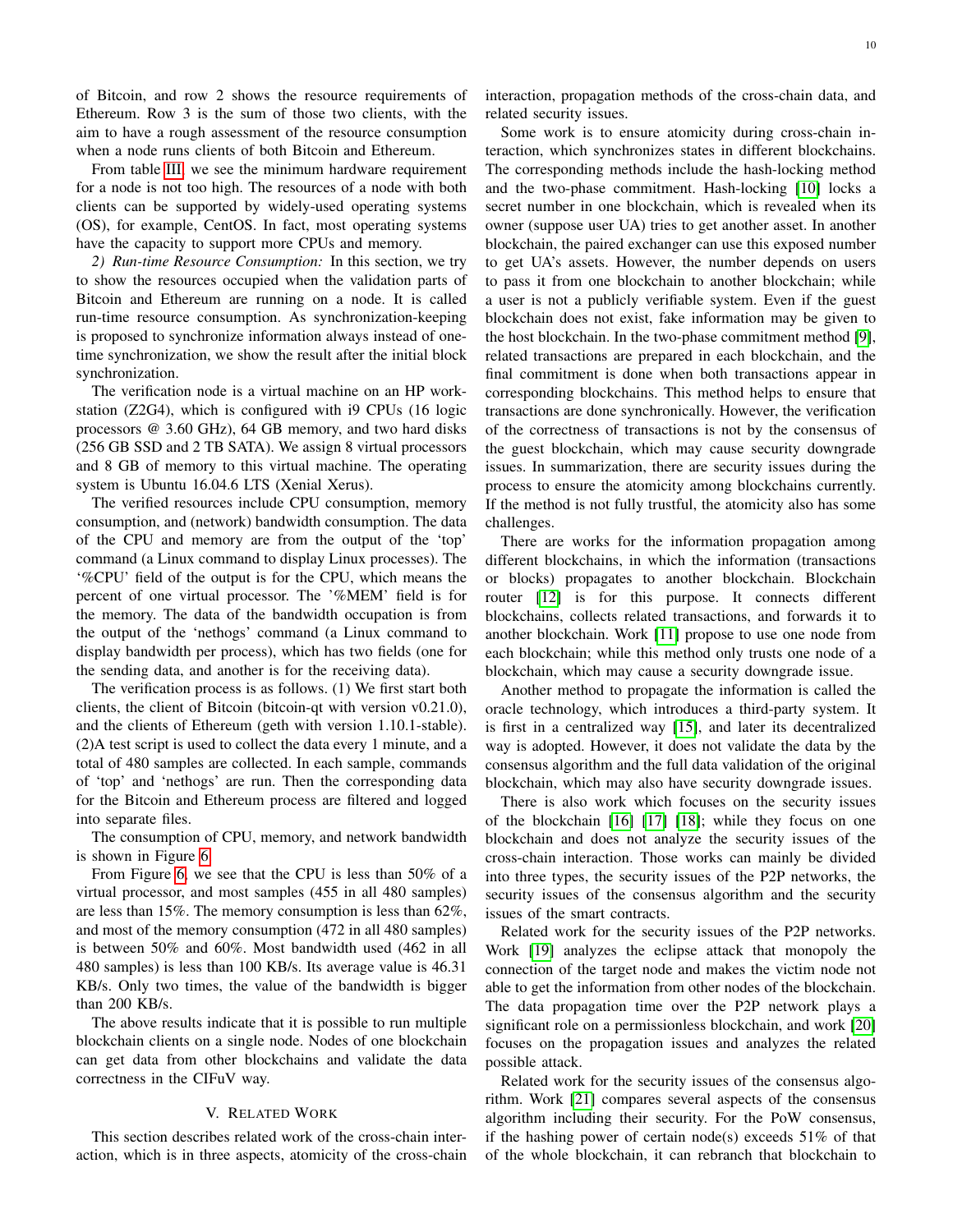TABLE III MINIMUM REQUIREMENTS FOR THE CLIENTS OF BITCOIN AND ETHEREUM

<span id="page-10-14"></span>

|                                                                     | CPU                                      | Memory                                                                              | <b>Network</b> |
|---------------------------------------------------------------------|------------------------------------------|-------------------------------------------------------------------------------------|----------------|
| Bitcoin client                                                      | 1 GHz                                    | 1 GB                                                                                | 5.5 GB/day     |
| Ethereum client                                                     | $CPIJ$ with $2+$ cores                   | 4 GB RAM minimum with an SSD, 8                                                     | 8 MBit/s       |
| Node with both clients (sim-<br>ply to sum Bitcoin and<br>Ethereum) | CPU with 3+ cores with<br>more than 1GHz | GB+ if you have an HDD<br>5 GB RAM minimum with an SSD, 9<br>GB+ if you have an HDD | About 8 MB/s   |

achieve double-spending. Work [\[22\]](#page-11-2) analyzes the 51% attack and the most advanced protection methods. Self-mining is one of the attacks, in which malicious nodes do not expose their newly-mined blocks immediately to achieve an extra reward for those nodes. Work [\[23\]](#page-11-3) proposes method to detect this behavior. Work [\[24\]](#page-11-4) analyzes the blockchain DoS (BDoS). BDoS discourages the participation of other minders by exploiting the reward mechanism, and it only needs significantly fewer resources than 51% (such as 21%).

Related work for the security of the smart contract. (1)Some works focus on improving the smart contract programming language. Work [\[25\]](#page-11-5) proposes a type-driven development language, which adopts dependent and polymorphic types to make smart contracts safer. Work [\[26\]](#page-11-6) proposes a contractoriented programming language, which is type-safe and capabilities-secure, with the aim to program robust smart contracts. Work [\[27\]](#page-11-7) proposes a user-centered approach language, which facilitates the programming of smart contracts. Work [\[17\]](#page-10-17) proposes a typed combinator-based language, with the aim to eliminate loops and recursion in the smart contracts. (2) Some work aims to formally verify the smart contract to find potential bugs in advance. Work [\[28\]](#page-11-8) focuses on the EVM byte code of the smart contract, which aims to give a formal specification for further analysis. Work [\[29\]](#page-11-9) proposes the interactive theorem provers for the smart contract. To analyze the runtime safety and functional correctness of smart contracts, work [\[30\]](#page-11-10) proposes a framework that translates a smart contract into a functional language to do the verification.

#### VI. CONCLUSION

In this paper, we focus on the security issues of the crosschain interaction. We first propose the data interaction model to analyze the process of the system interaction and point out two possible security issues. One is the security downgrade issue — a more secure system may lose its security by a less secure method or a less secure system. Another one is the blockchain invisible issue — the cross-chain interaction goes on in a blockchain even if its paired system does not exist. Then, to overcome the above two issues, we propose the fully verified method as the cross-chain interaction model. This method adapts the consensus algorithm of the guest blockchain to verify the validation of the data on the guest blockchain. At last, we evaluate the data interaction model and demonstrate the possible security issues. Meanwhile, we also evaluate the possibility that one node to runs two blockchain clients, aiming to show that it is possible to verify another blockchain in the host blockchain.

#### **REFERENCES**

- <span id="page-10-0"></span>[1] Y. Wu, H. N. Dai, and H. Wang. Convergence of blockchain and edge computing for secure and scalable iiot critical infrastructures in industry 4.0. *IEEE Internet of Things Journal*, PP(99), 2020.
- <span id="page-10-1"></span>[2] S. Tanwar, K. Parekh, and R. Evans. Blockchain-based electronic healthcare record system for healthcare 4.0 applications. *Journal of Information Security and Applications*, 50:102407, 2020.
- <span id="page-10-2"></span>[3] N. Jing, Q. Liu, and V. Sugumaran. A blockchain-based code copyright management system. *Information Processing & Management*, 58(3):102518, 2021.
- <span id="page-10-3"></span>[4] Niclas Kannengießer, Michelle Pfister, Malte Greulich, Sebastian Lins, and Ali Sunyaev. Bridges between islands: Cross-chain technology for distributed ledger technology. In *Proceedings of the 53rd Hawaii International Conference on System Sciences*, 2020.
- <span id="page-10-4"></span>[5] Philipp Frauenthaler, Marten Sigwart, Christof Spanring, and Stefan Schulte. Leveraging blockchain relays for cross-chain token transfers. *Gas*, 300:600–000, 2020.
- <span id="page-10-5"></span>[6] Yan Wang, Bingqing Yang, Jingxin Liu, Hui Zeng, and Changqing Xia. Virtual chain: A storage model supporting cross-blockchain transaction. *Concurrency and Computation: Practice and Experience*, page e5899, 2020.
- <span id="page-10-6"></span>[7] Vitalik Buterin. Chain interoperability. *R3 Research Paper*, 2016.
- <span id="page-10-7"></span>[8] Nejc Rožman, Janez Diaci, and Marko Corn. Scalable framework for blockchain-based shared manufacturing. *Robotics and Computer-Integrated Manufacturing*, 71:102139, 2021.
- <span id="page-10-8"></span>[9] Maurice Herlihy. Atomic cross-chain swaps. In *Proceedings of the 2018 ACM symposium on principles of distributed computing*, pages 245–254, 2018.
- <span id="page-10-9"></span>[10] Liping Deng, Huan Chen, Jing Zeng, and Liang-Jie Zhang. Research on cross-chain technology based on sidechain and hash-locking. In *International Conference on Edge Computing*, pages 144–151. Springer, 2018.
- <span id="page-10-10"></span>[11] Luo Kan, Yu Wei, Amjad Hafiz Muhammad, Wang Siyuan, Gao Linchao, and Hu Kai. A multiple blockchains architecture on interblockchain communication. In *2018 IEEE International Conference on Software Quality, Reliability and Security Companion (QRS-C)*, pages 139–145. IEEE, 2018.
- <span id="page-10-11"></span>[12] Hui Wang, Yuanyuan Cen, and Xuefeng Li. Blockchain router: A crosschain communication protocol. In *Proceedings of the 6th international conference on informatics, environment, energy and applications*, pages 94–97, 2017.
- <span id="page-10-12"></span>[13] Hong Su, Bing Guo, Yan Shen, and Tao Li. Strongly connected topology model and confirmation-based propagation method for crosschain interaction. *arXiv preprint arXiv:2102.09237*, 2021.
- <span id="page-10-13"></span>[14] Satoshi Nakamoto. Bitcoin: A peer-to-peer electronic cash system. Technical report, Manubot, 2019.
- <span id="page-10-15"></span>[15] Sin Kuang Lo, Xiwei Xu, Mark Staples, and Lina Yao. Reliability analysis for blockchain oracles. *Computers & Electrical Engineering*, 83:106582, 2020.
- <span id="page-10-16"></span>[16] Xiaoqi Li, Peng Jiang, Ting Chen, Xiapu Luo, and Qiaoyan Wen. A survey on the security of blockchain systems. *Future Generation Computer Systems*, 107:841–853, 2020.
- <span id="page-10-17"></span>[17] Iuon-Chang Lin and Tzu-Chun Liao. A survey of blockchain security issues and challenges. *IJ Network Security*, 19(5):653–659, 2017.
- <span id="page-10-18"></span>[18] Joanna Moubarak, Eric Filiol, and Maroun Chamoun. On blockchain security and relevant attacks. In *2018 IEEE Middle East and North Africa Communications Conference (MENACOMM)*, pages 1–6. IEEE, 2018.
- <span id="page-10-19"></span>[19] Yuval Marcus, Ethan Heilman, and Sharon Goldberg. Low-resource eclipse attacks on ethereum's peer-to-peer network. *IACR Cryptol. ePrint Arch.*, 2018:236, 2018.